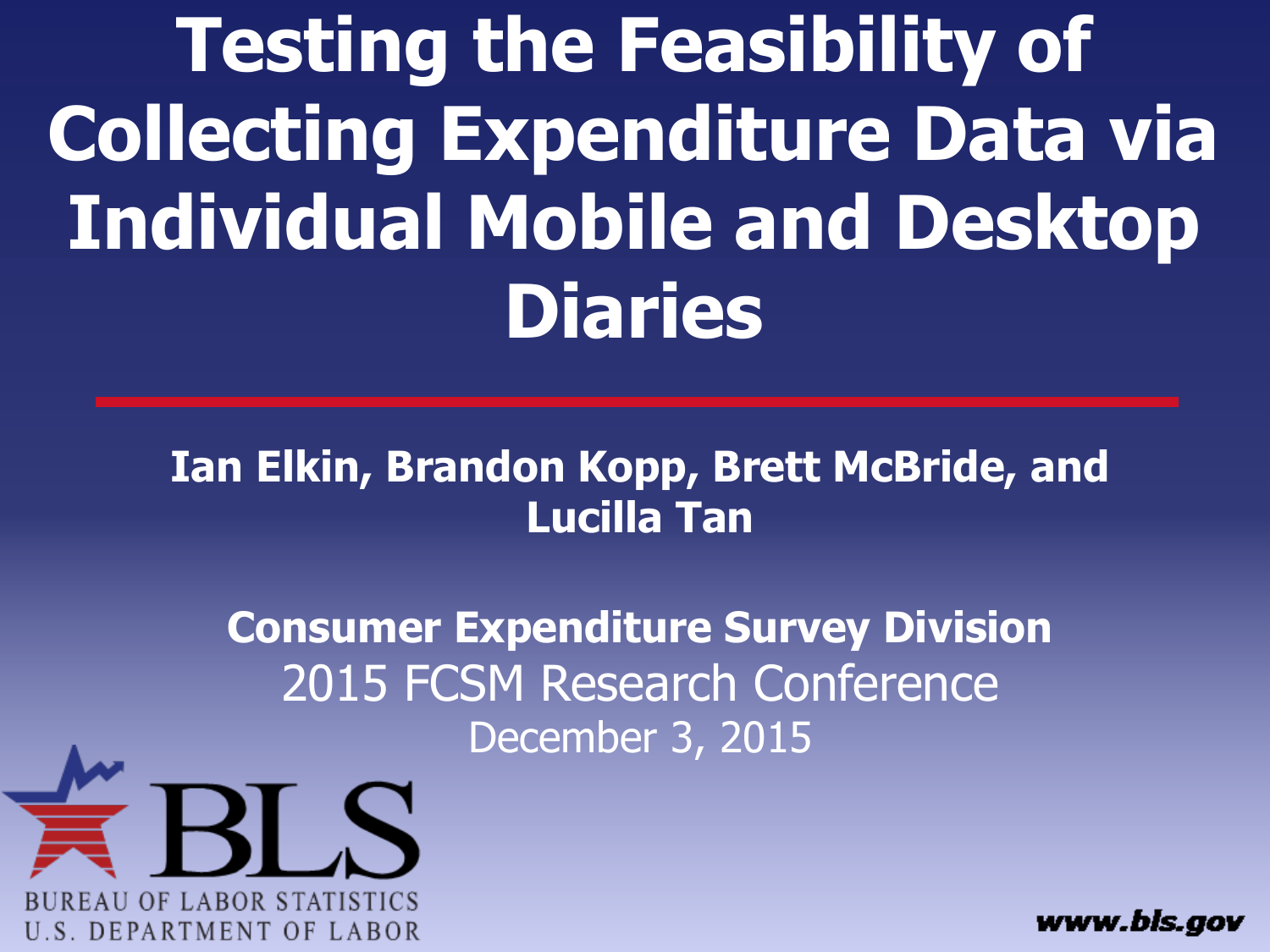# **I. INDIVIDUAL DIARIES OVERVIEW**

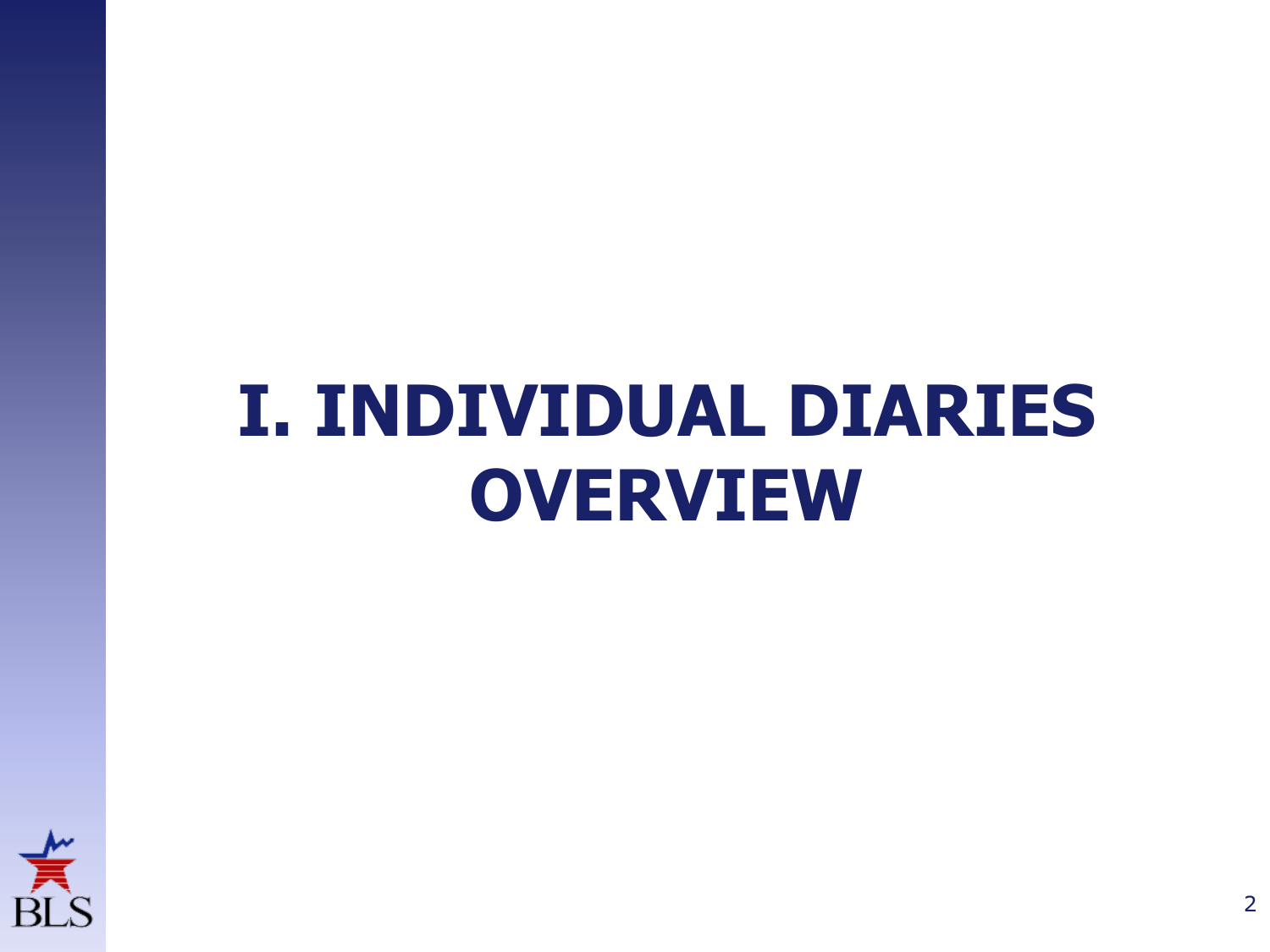# **Consumer Expenditure Diary (CED) Overview**

- The CED currently uses 1 paper diary to collect household expenditures for a week (x2)
- Interviewers "place" the diary in-person and conduct up to two more visits
- The CED gathers more detailed expenditures than the Consumer Expenditure Interview Survey
- The Diary is divided into four sections:
	- ▶ Food Away From Home
	- ▶ Food for Home Consumption
	- Clothing, Shoes, Jewelry and Accessories
	- ▶ All Other Products, Services and Expenses

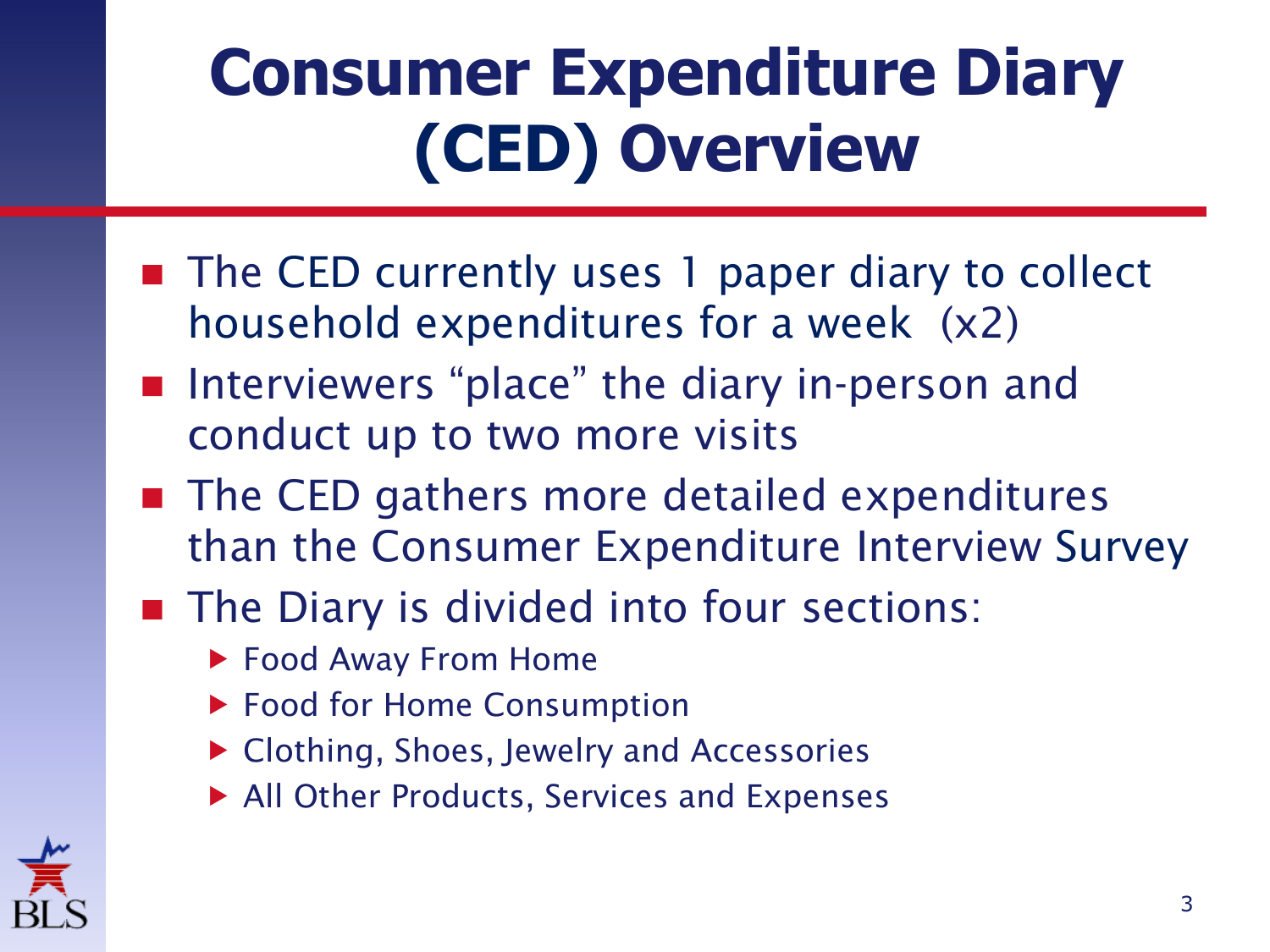## **Individual Diaries Background**

- The Individual Diaries Feasibility Test (IDFT) was designed to inform the operational and data quality aspects of collecting expenditures from household members using personal electronic diaries
- Since 2004, there have been various ongoing initiatives to test various forms of instruments to address the limitations of one paper diary for households with multiple members
- Two modes of electronic diaries were tested:
	- ▶ Mobile internet (via smartphone)



**Desktop internet**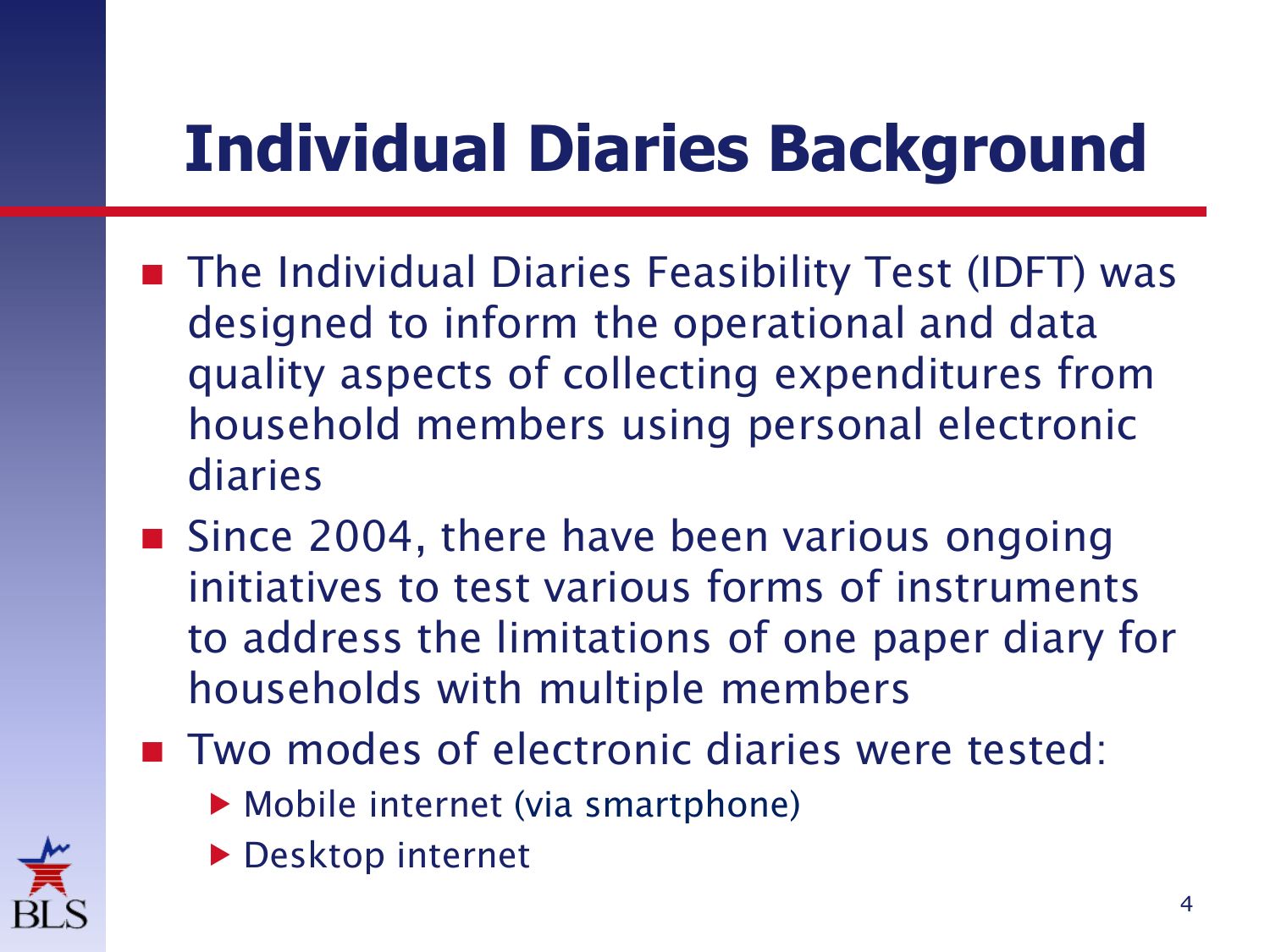## **Individual Diaries Logistics**

- Data Collection Period Aug Dec 2014
- Starting Sample Addresses 1,200
- Targeted sampling on area mobile usage, internet penetration, multi-person households, and English speaking households
- Diary placement occurs once across the 2-week recording period
- **Interviewers provide username and** password to Respondents

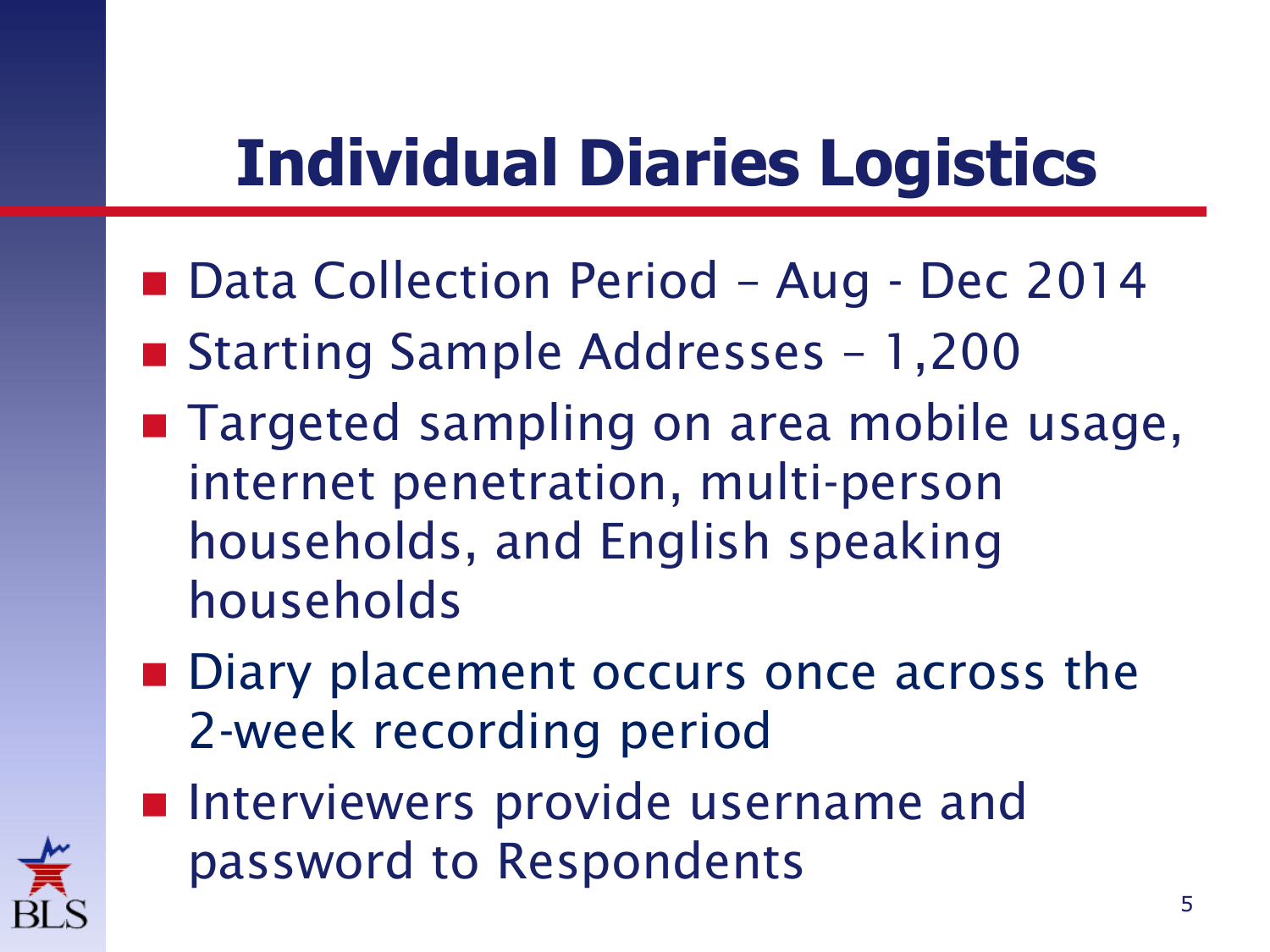## **Individual Diaries Eligible Cases & Assignment Protocol**

#### **Eligible Individual Diaries Cases**

- ► English only (No Spanish Diary)
- ▶ No Multi-CU HHs or Replacement HHs
- ▶ Home internet access via PC, tablet, Smartphone
- Assignment Protocol
	- $\triangleright$  If a household screens in as eligible, household members are offered modes sequentially
	- ▶ Mobile mode first and, if they do not have a Smartphone, then
	- ▶ Desktop mode, including tablet

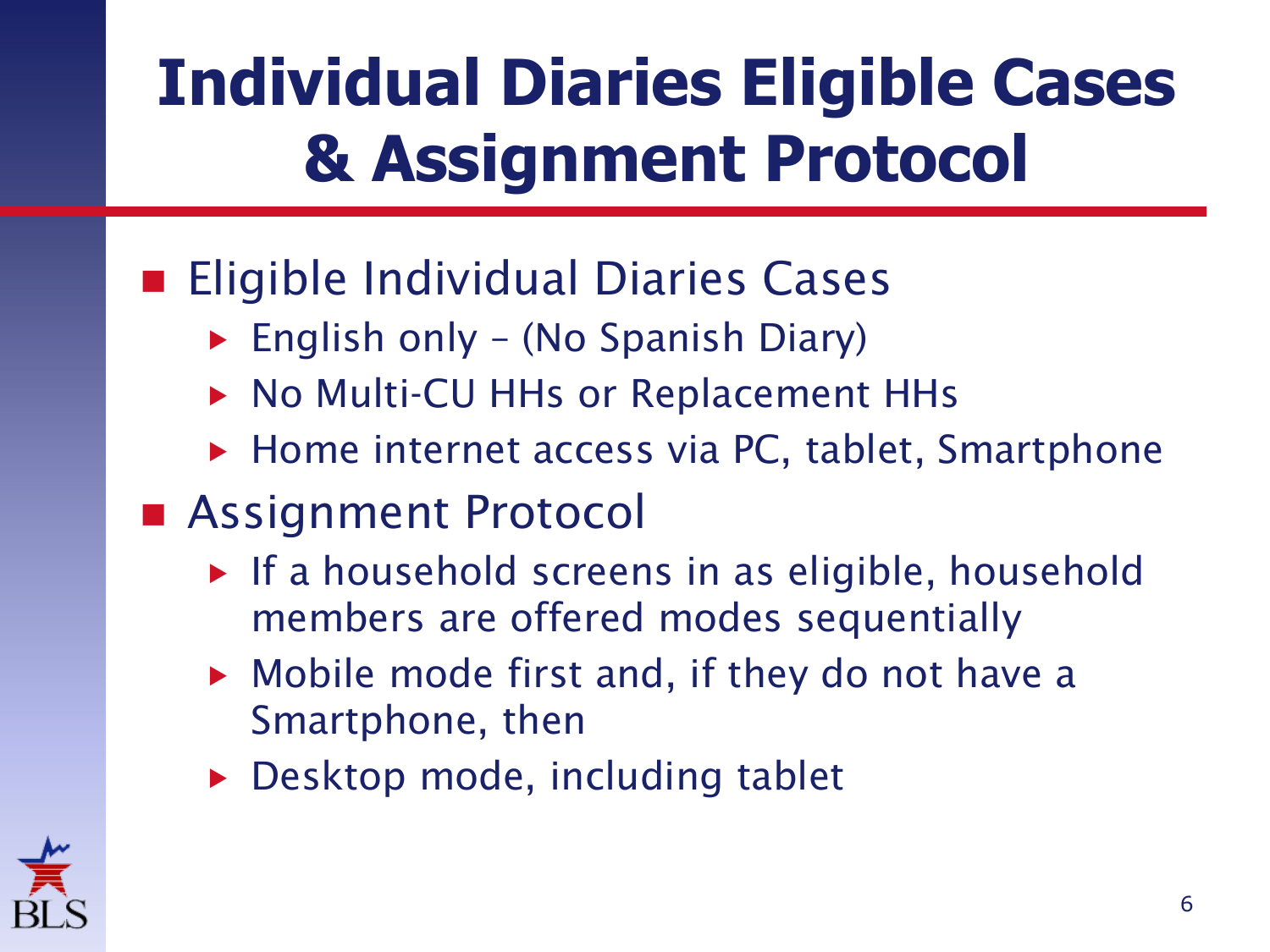### **Individual Diaries Monitoring Protocol**

#### ■ Interviewer Follow-up Calls

- ▶ Reminder Calls (or visits if necessary) on Day 3 and Day 8 were encouraged for all participating households
- ▶ Tailored follow-up calls were made to households that Census flagged for going three consecutive days without logging into the instrument

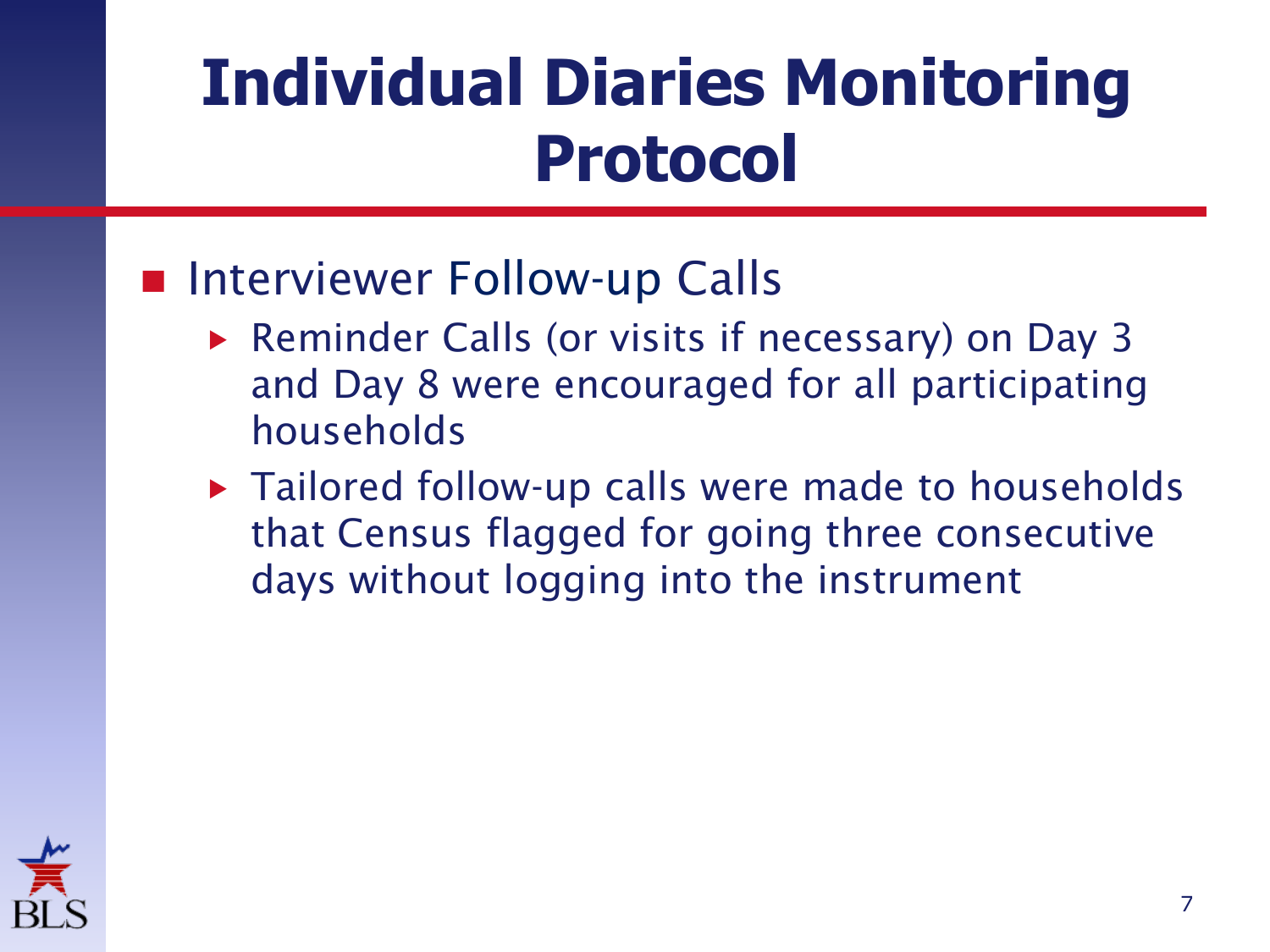## **Individual Diaries Training and Materials**

- **The Training conducted in-person for one day** and was a departure from standard CE training protocols - focused more heavily on protocol changes
- **Respondent Materials** 
	- Mobile and Desktop User Guides Focus on logging in and entering expenses
	- ▶ Three YouTube Online Tutorials
		- ▶ Getting Started
		- ▶ What to Enter in the CE Diary
		- **Entering and Editing Expenses**

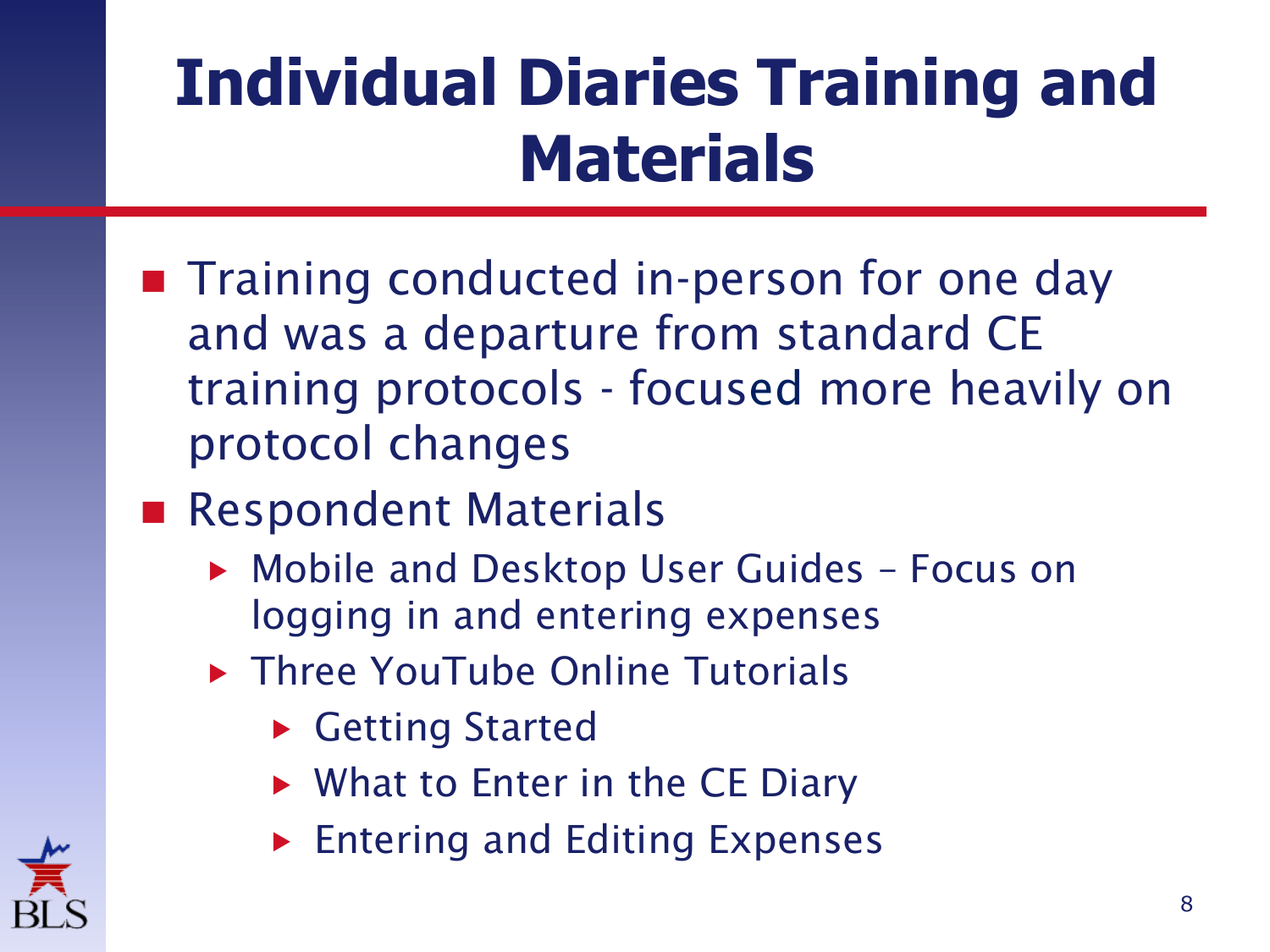# **II. SAMPLE PERFORMANCE & CHARACTERISTICS**

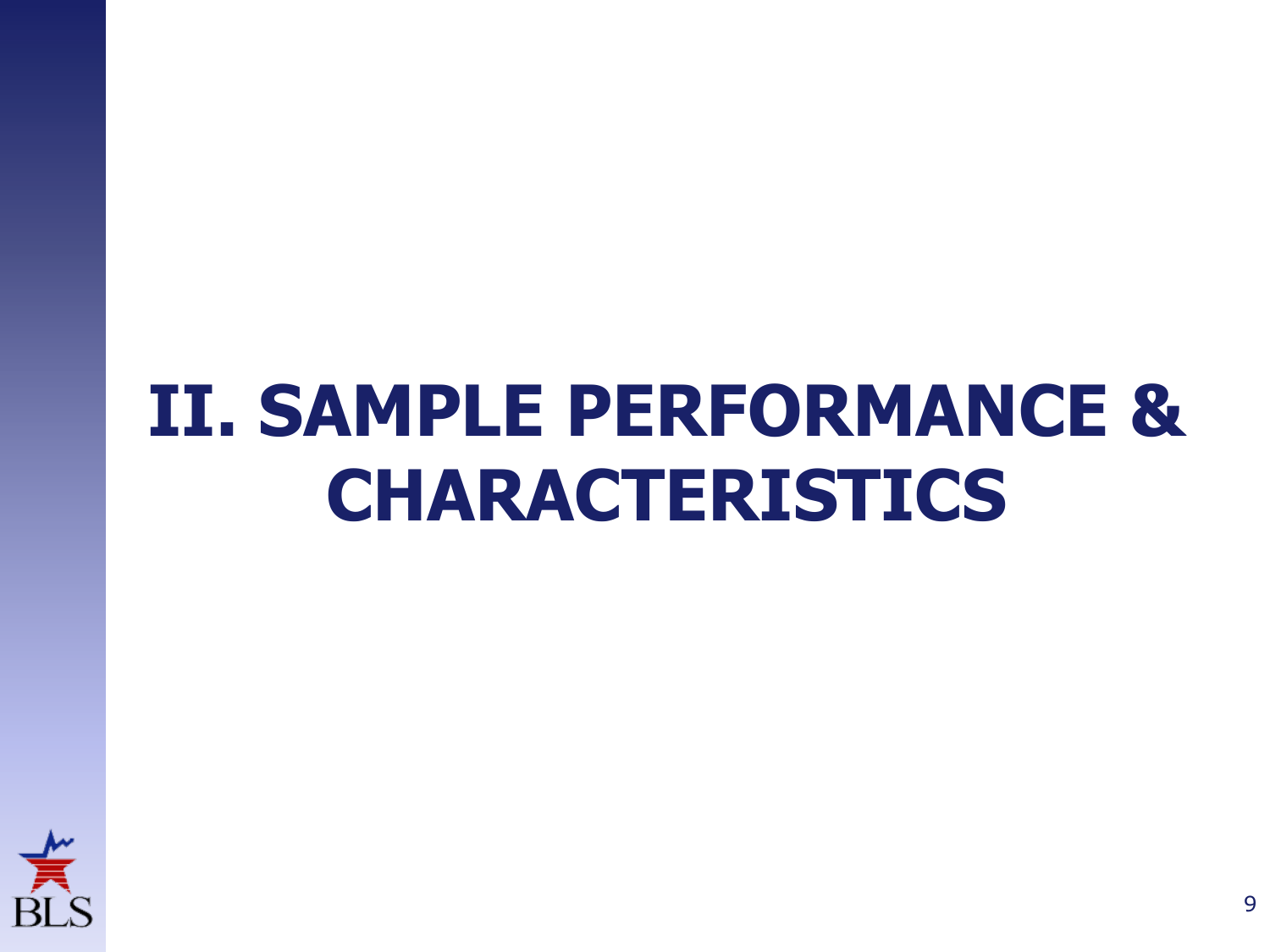#### **Characteristics of Sampled Households versus Restricted Production**

- Control Group (CG) Production cases from the same time period and regions restricted to match IDFT test sample by only including English speaking HHs with internet access who had diaries double placed.
- **IDET vs. CG** 
	- ▶ More homeowners (70.7% vs. 63.2%)
	- Fewer single-person HHs (16.5% vs. 23.7%)
	- ▶ Lower prevalence of converted refusals (1.2% vs. 3.7%)

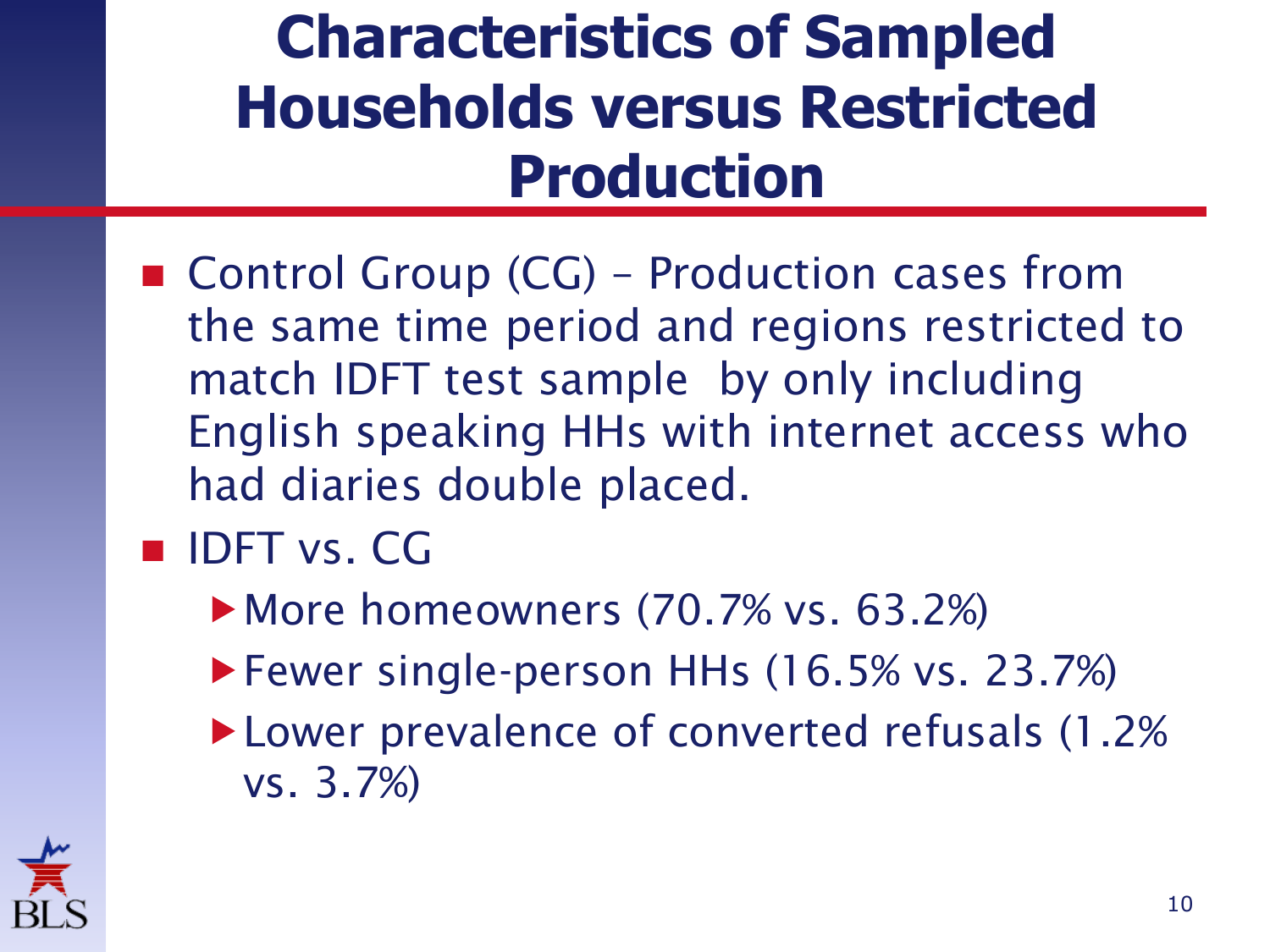#### **Characteristics of Individual Diarists by HH Assigned Diary Type**

- Diary Types Mobile, Desktop, Mix (Mobile & Desktop) & Paper
- Compared to desktop-only HH diarists, mobile diarists were more likely to be under the age of 50, college graduates, white, of Hispanic origin, and live in larger HHs.
- Younger members were particularly receptive to the mobile diary, as 41% of mobile diarists were between the ages of 16 & 34 compared to 27% of paper diarists.

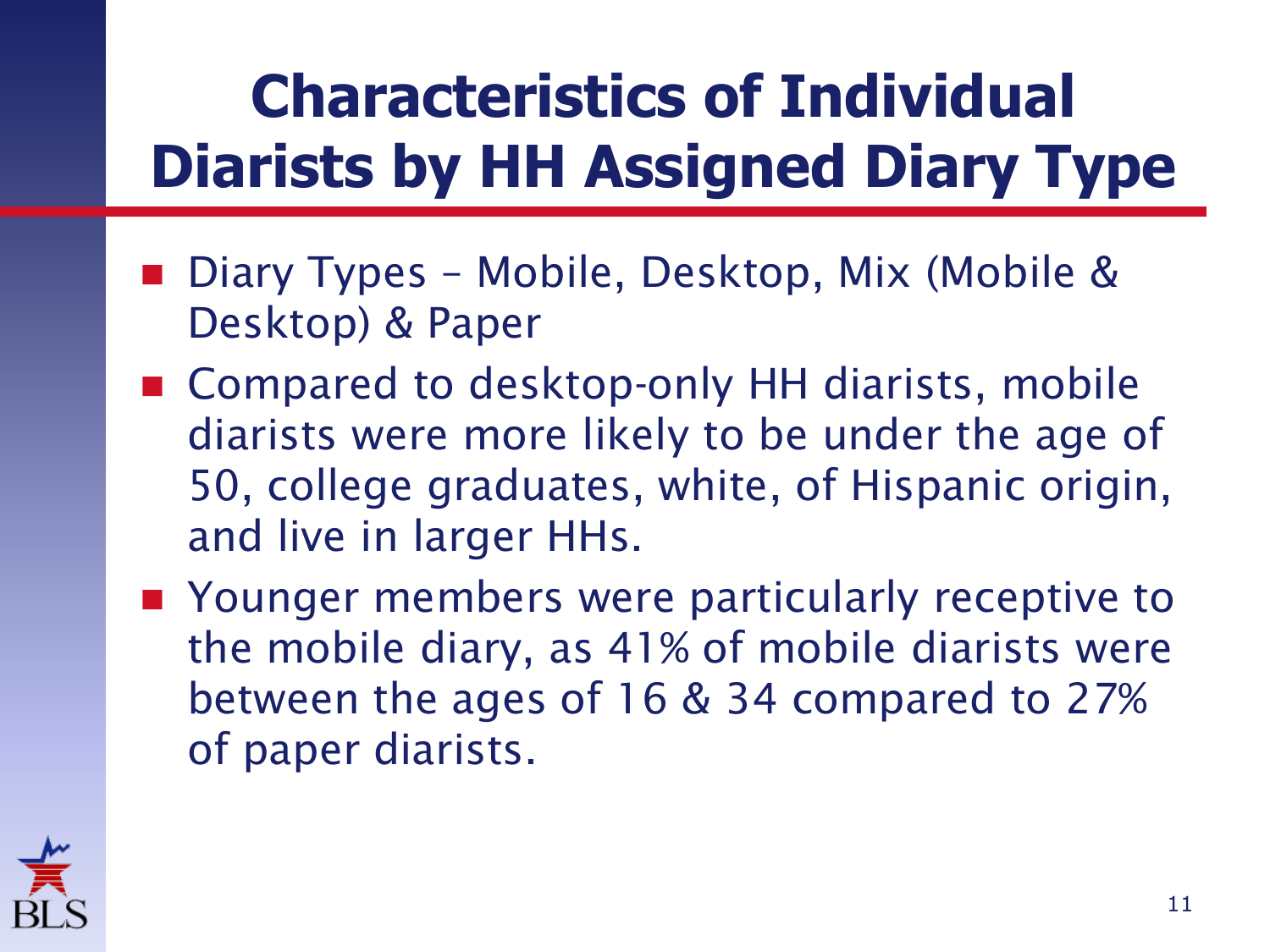#### **Sample Performance**

#### ■ Difference in Rates – (IDFT – RP)

|                                                | ID  | $\bf{C}$ | <b>Diff</b> | $%$ Diff  |
|------------------------------------------------|-----|----------|-------------|-----------|
| <b>Screen-out rate</b>                         | 25% | 31%      | $-6\%$      | $-19.4%$  |
| <b>Contact rate</b>                            | 96% | 95%      | $1\%$       | $1\%$     |
| <b>Cooperation rate</b>                        | 23% | 28%      | $-5\%$      | $-17.9\%$ |
| <b>Response rate</b>                           | 22% | 27%      | $-5\%$      | $-18.5%$  |
| 'Non-response' rate<br>(or non-placement rate) | 59% | 64%      | $-6\%$      | $-7.8%$   |

■ The higher non-response & screen-out rates in the RP sample may be attributed to the IDFT sample design.

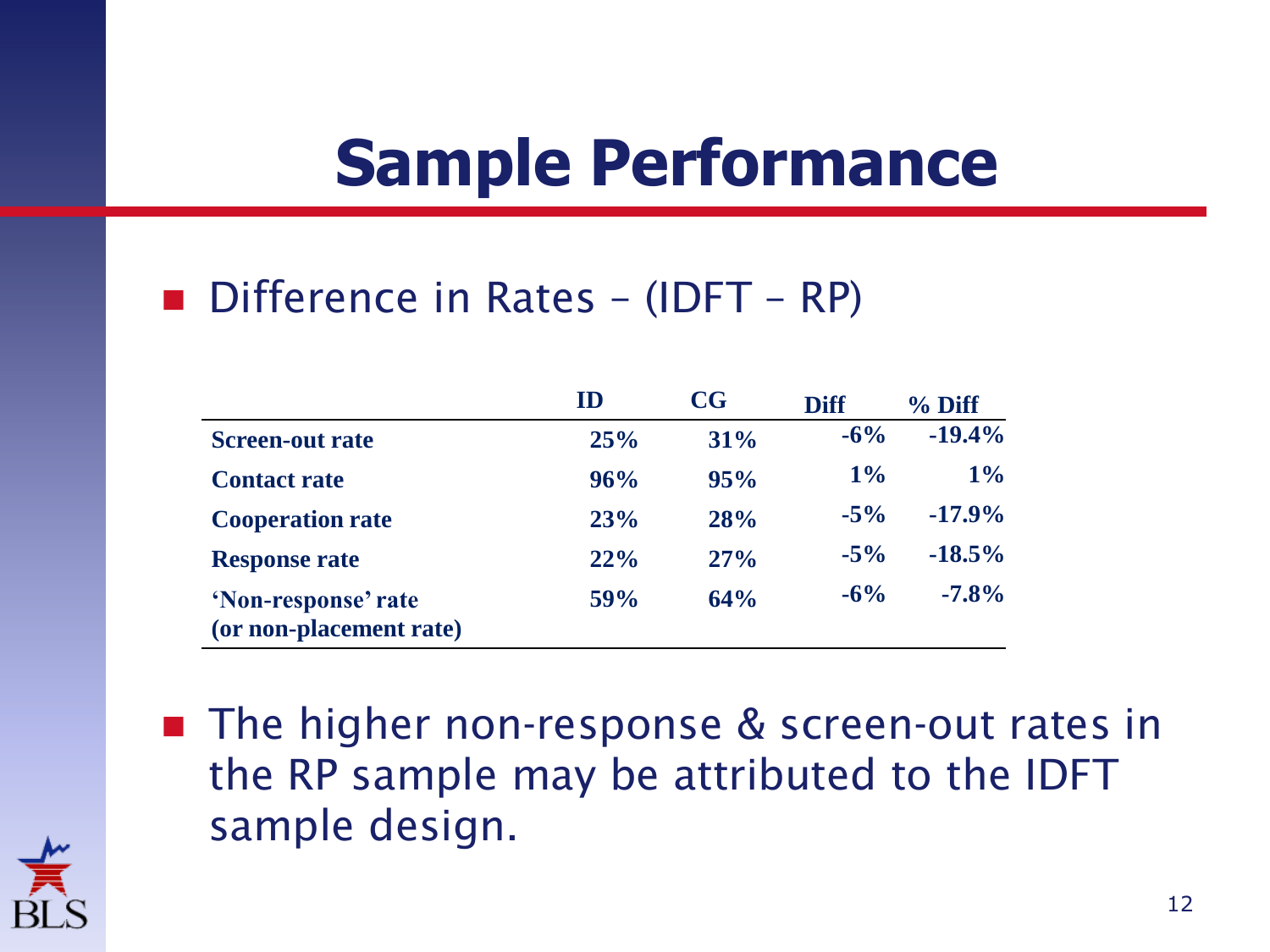### **III. FEASIBILITY**

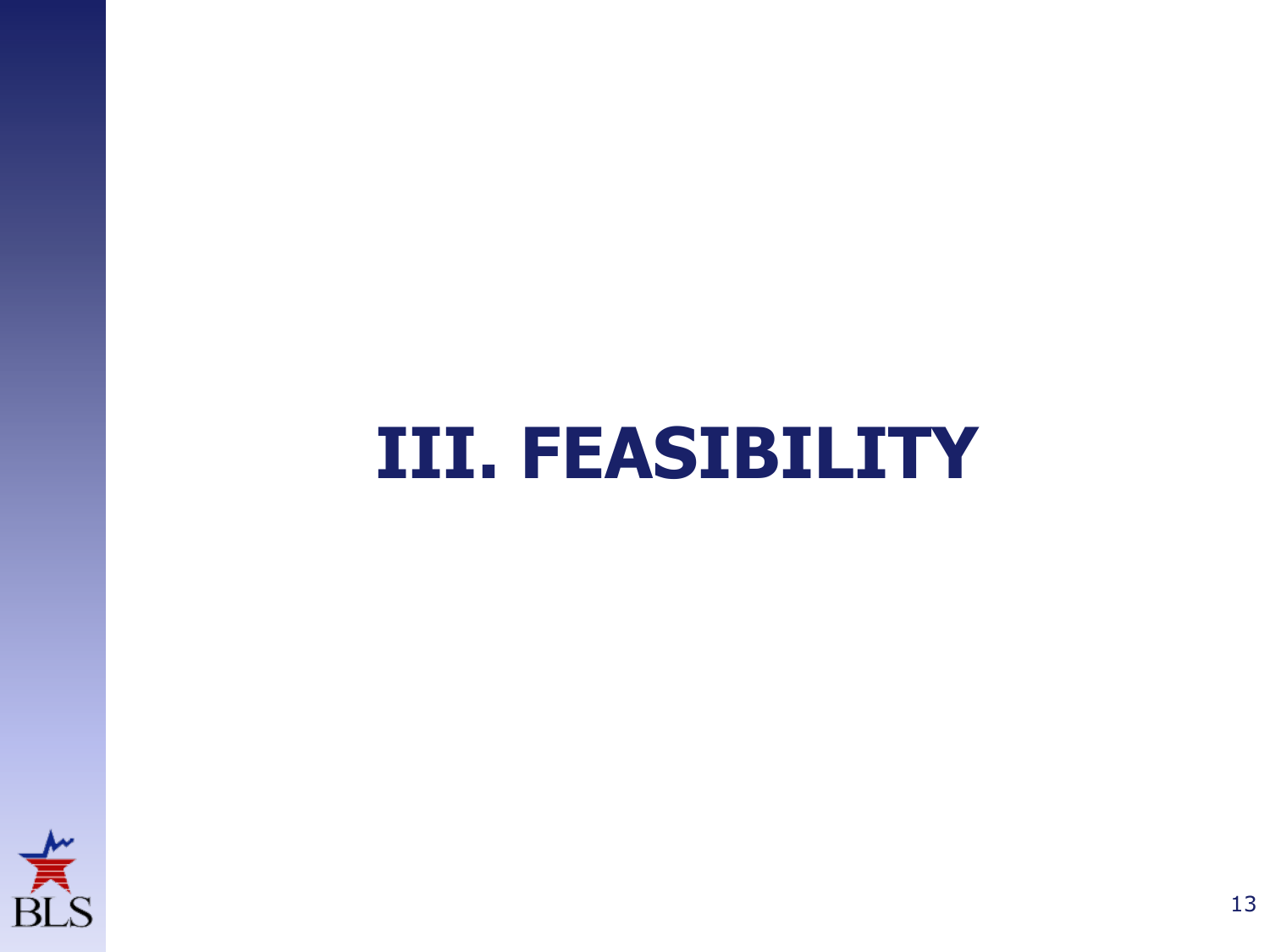#### **Adherence to Protocol**

- Multi-member HHs Interviewer reports of 'central person' diary recording
- **Interviewer monitoring of diary logins**

| N          |                 | % with follow-up attempt |
|------------|-----------------|--------------------------|
| <b>PHI</b> | 88              | 5%                       |
| <b>CHI</b> | 152             | 31%                      |
| LA         | 175             | 4%                       |
|            | <b>Average:</b> | 14%                      |

- ▶ HHs that were contacted were significantly more likely to complete their diaries than those that were not (70% vs. 49%)
- HHs that were contacted had a significantly higher average number of entries (52 vs. 25)

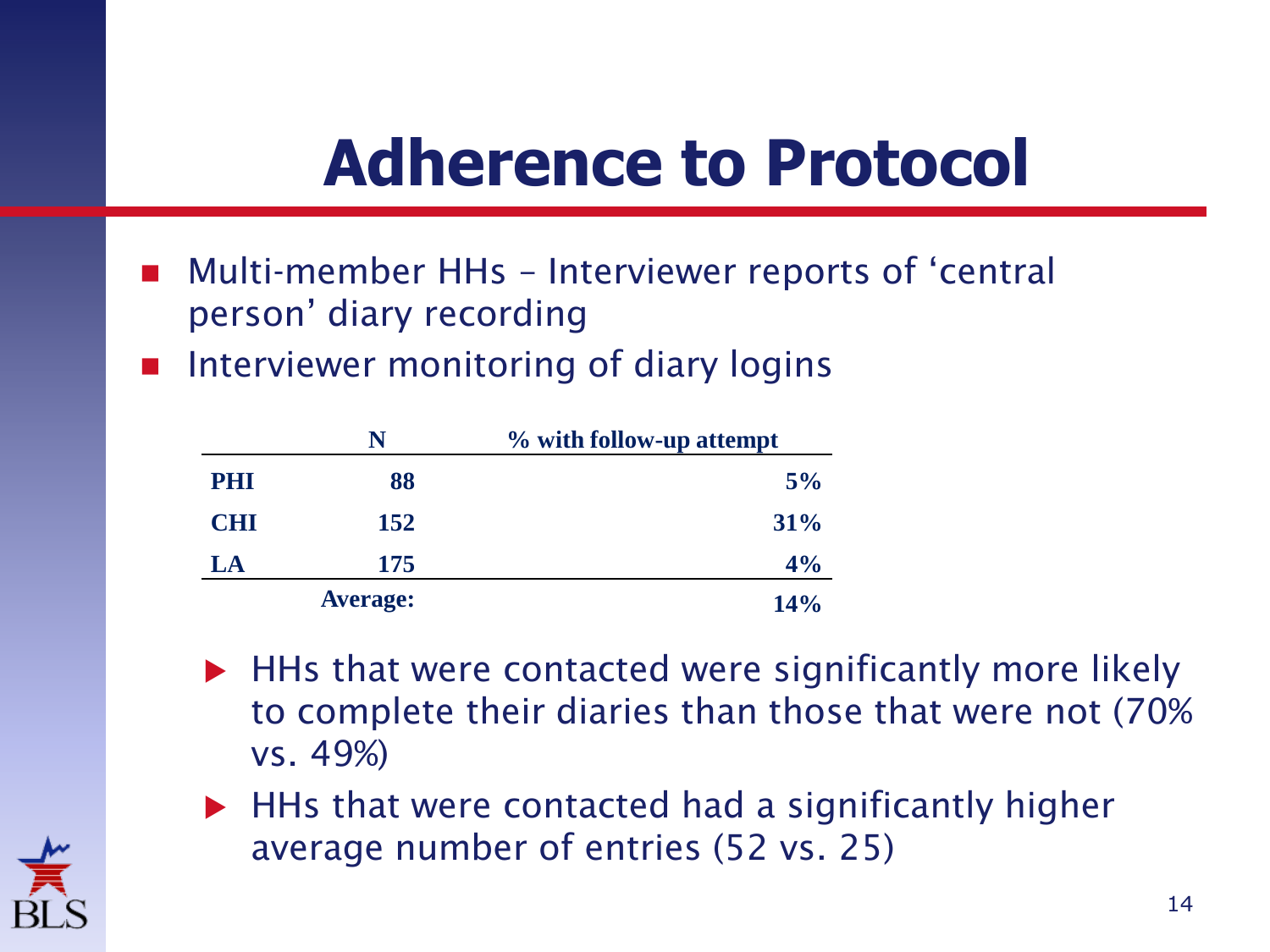#### **Obstacles to Accessing Web Diaries**

- URL <https://respond.census.gov/ced>
- Password Requirements 8 characters, including an uppercase & lowercase letter, a number, & a special character.



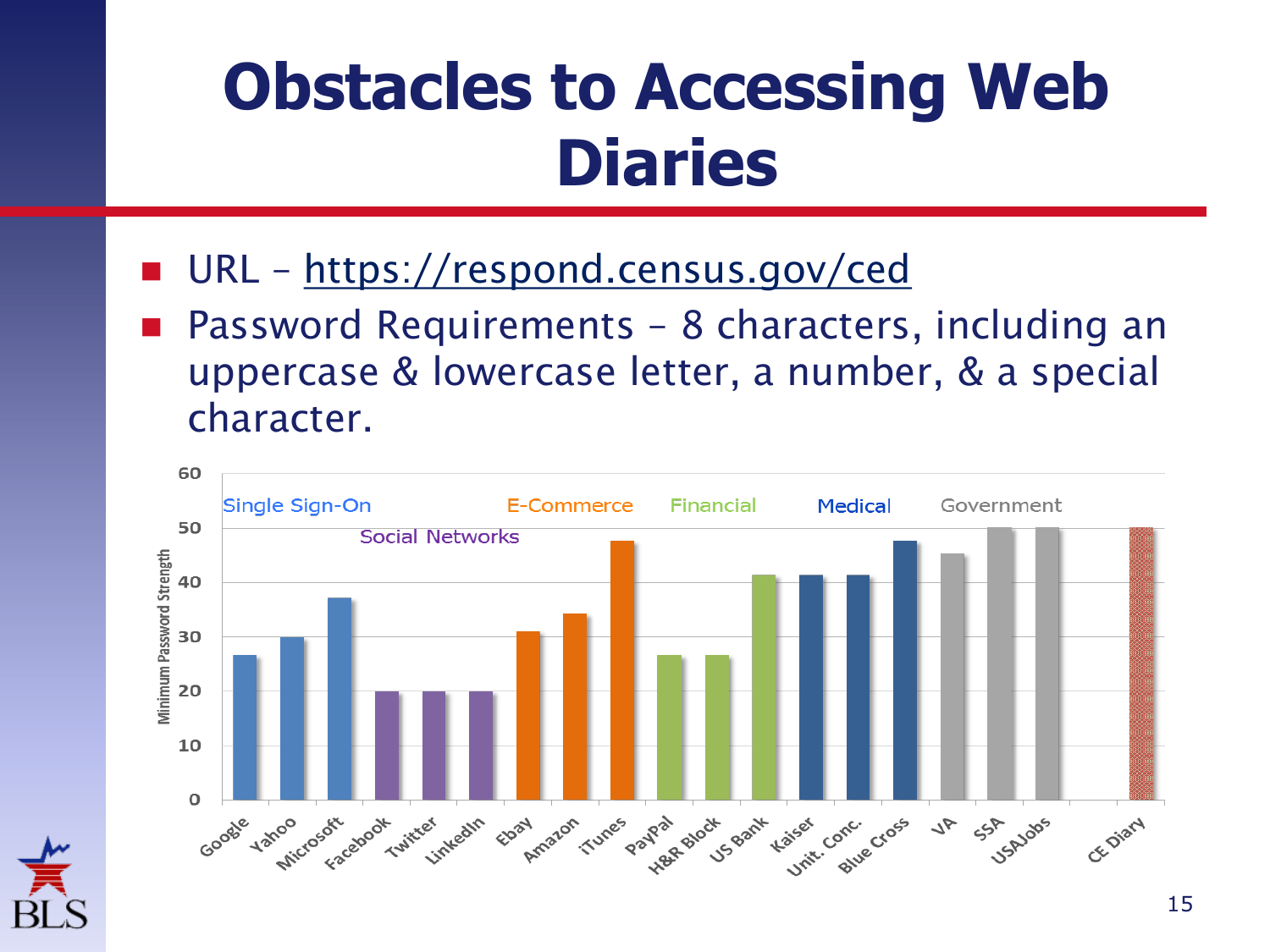# **IV. EXPENDITURE REPORTING**

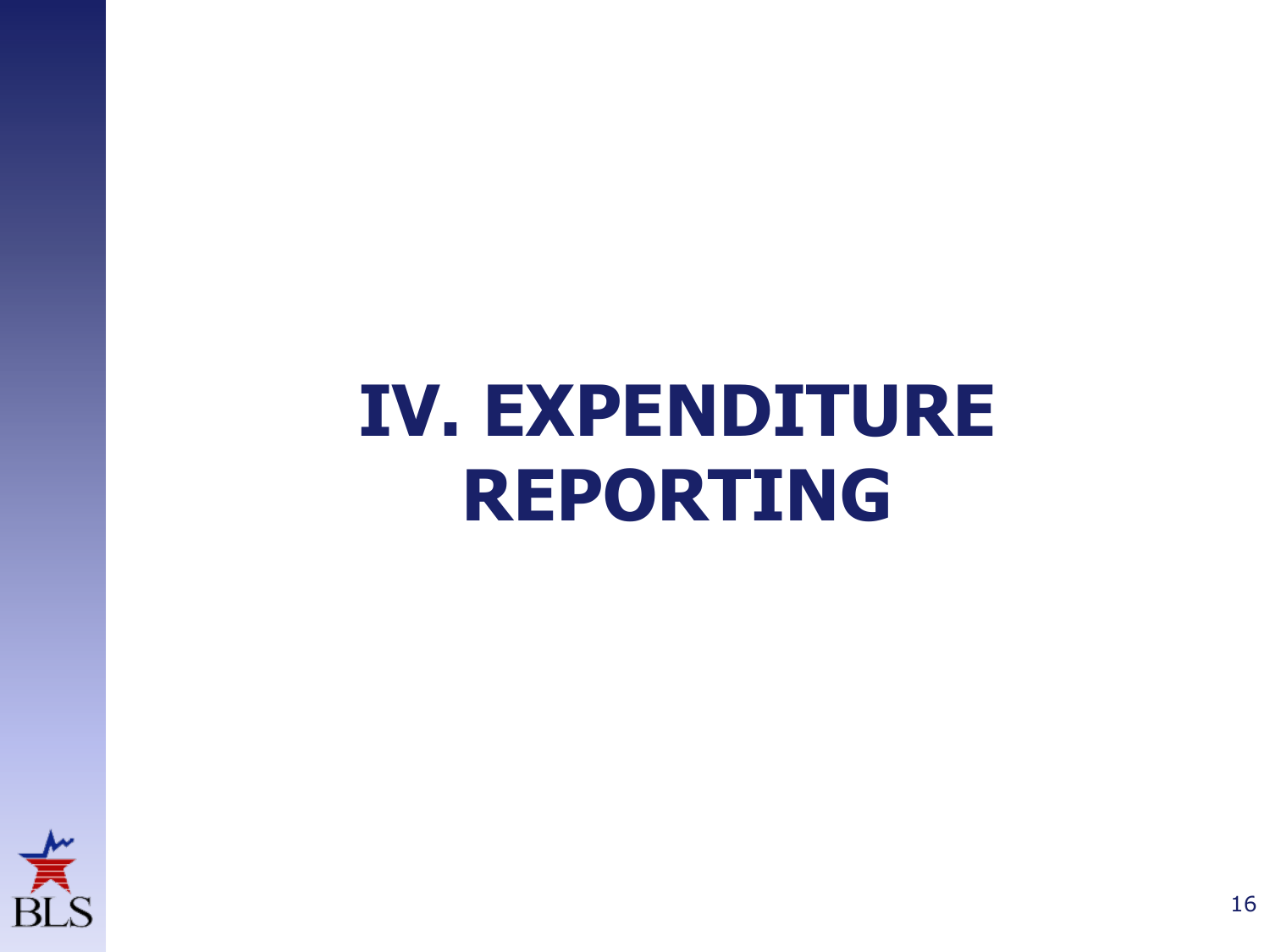### **Expenditure Reporting: Individual vs. Household**

■ Mean and median number of HH entries by group -multiple diarists

|                        |              | <b>Mean</b> | <b>Median</b> |
|------------------------|--------------|-------------|---------------|
| ID                     | 57           | 70.4        | 59.0          |
| $\mathbf{C}\mathbf{G}$ | 139          | 89.4        | 85.0          |
| Diff (ID-CG)           | $\mathbf{r}$ | $-19.0$     | $-26.0$       |
| % Difference           | ۰            | $-21.3%$    | $-30.6\%$     |

■ Count of HH entries by size and group

|              | 2 diarists/age-eligible<br>members |             | $3+$ diarists/age-eligible<br>members |    |             |               |
|--------------|------------------------------------|-------------|---------------------------------------|----|-------------|---------------|
|              | N                                  | <b>Mean</b> | <b>Median</b>                         | N  | <b>Mean</b> | <b>Median</b> |
| ID           | 47                                 | 64.8        | 57                                    | 10 | 96.8        | 109           |
| CG           | 98                                 | 82.1        | 76                                    | 41 | 107.0       | 114           |
| Diff (ID-CG) | <b>COL</b>                         | $-17.3$     | $-19.0$                               | ×  | $-10.2$     | $-5.0$        |
| % Difference | <b>COL</b>                         | $-21.1%$    | $-25.0\%$                             | ×  | $-9.5%$     | $-4.4%$       |

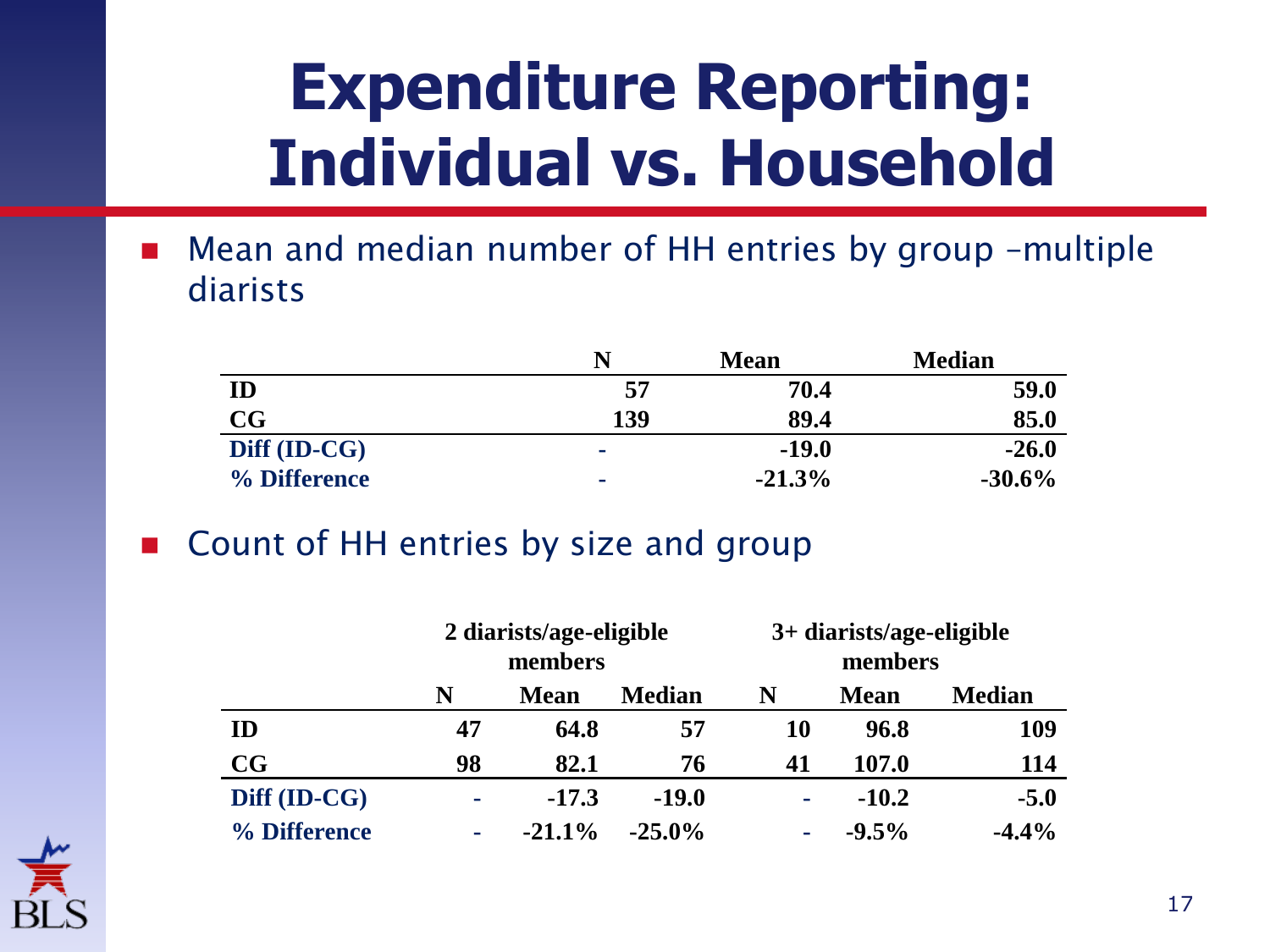### **V. INDIVIDUAL WEB MODE DATA QUALITY**

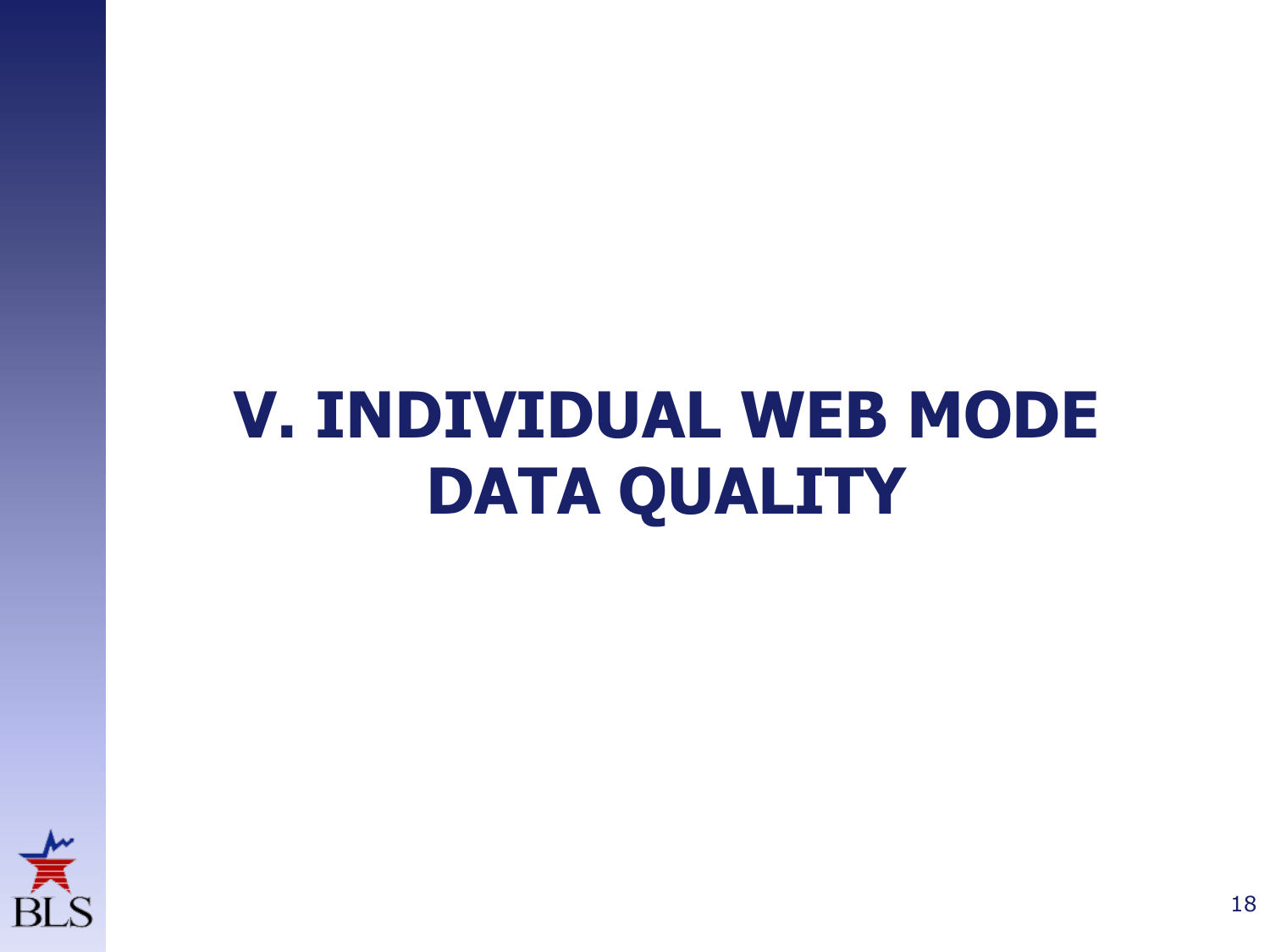### **Number of Entries at the HH Level**

■ Mean & median number of HH entries by group – all diarists

|                        | <b>No. CUs</b> | <b>Mean</b> | <b>Median</b> |
|------------------------|----------------|-------------|---------------|
| $\mathbf{ID}$          | 164            | 59.4        | 50.5          |
| $\mathbf{C}\mathbf{G}$ | <b>190</b>     | 79.5        | 72.0          |
| Diff (ID-CG)           | <b>COL</b>     | $-20.1$     | $-22.5$       |
| % Difference           | <b>COL</b>     | $-25.3%$    | $-31.3%$      |

■ Mean & median number of entries per singlemember HHs by group – all diarists

|              | N          | <b>Mean</b> | <b>Median</b> |  |
|--------------|------------|-------------|---------------|--|
| ID           | 30         | 36.1        | 37.5          |  |
| CG           | 51         | 52.3        | 47.0          |  |
| Diff (ID-CG) | <b>COL</b> | $-16.2$     | $-9.5$        |  |
| % Difference | <b>COL</b> | $-30.9%$    | $-20.2\%$     |  |

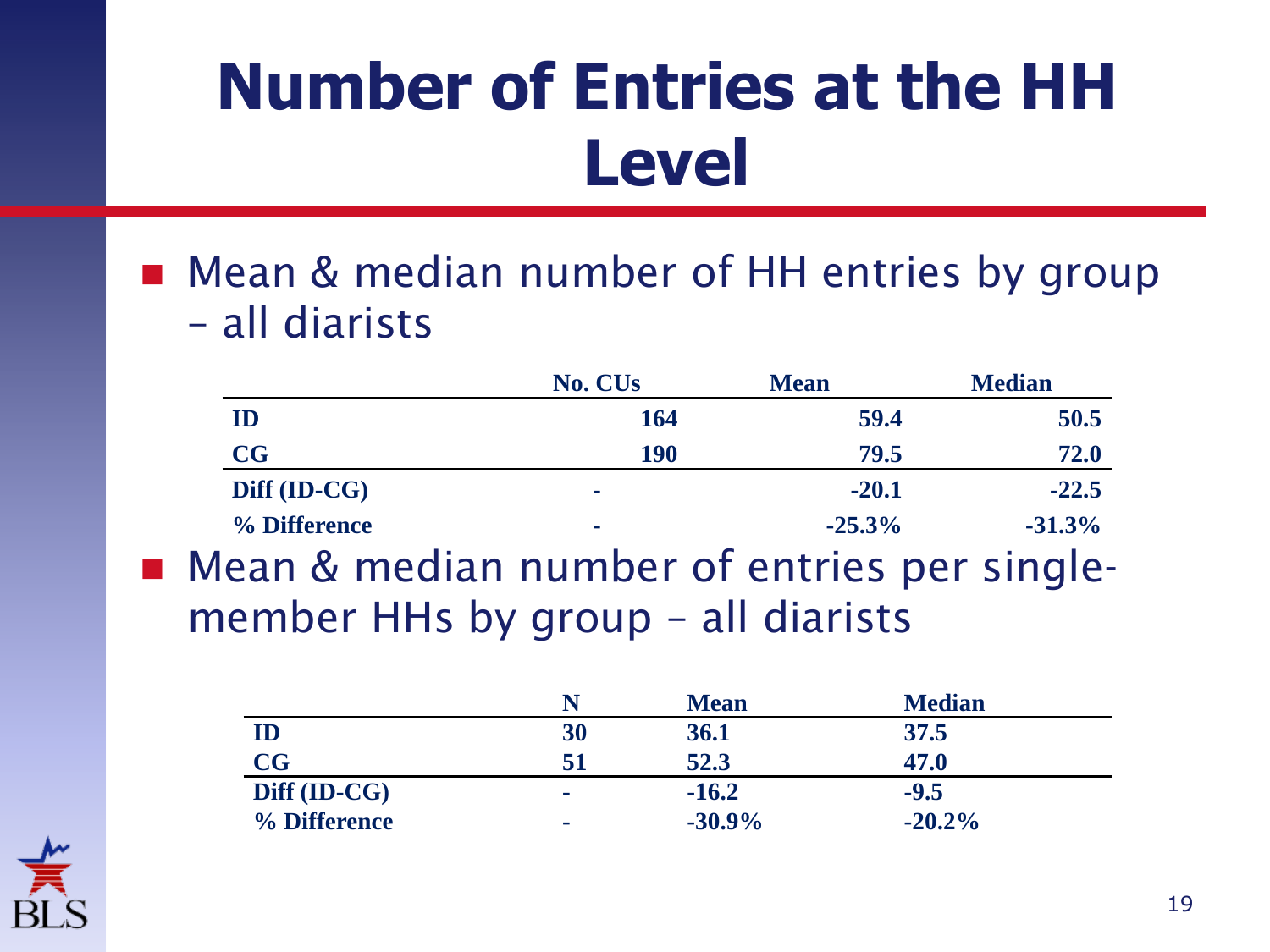### **Number of Entries by Diary Mode**

#### ■ Descriptive statistics of entries by diary mode

|                | <b>No.</b> diarists | <b>Mean</b> | <b>Median</b> | Min        | <b>Max</b>   |
|----------------|---------------------|-------------|---------------|------------|--------------|
| <b>Mobile</b>  | 87                  | 33.5        | 21.0          | 1.0        | <b>133.0</b> |
| <b>Desktop</b> | 146                 | 41.9        | <b>31.0</b>   | <b>2.0</b> | 177.0        |
| <b>Recall</b>  | 16                  | 44.5        | 32.5          | 1.0        | <b>113.0</b> |

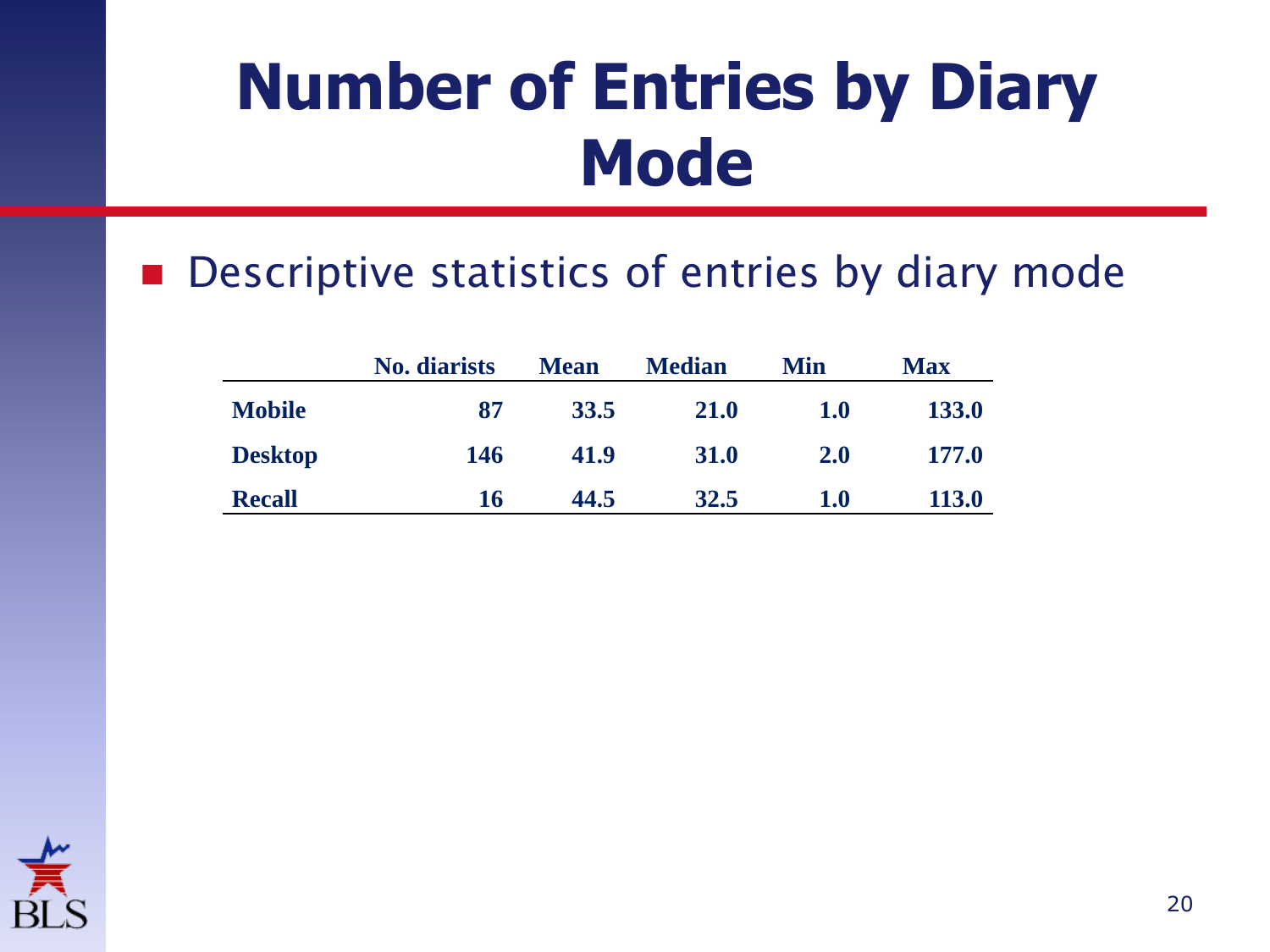#### **VI. CONCLUSION**

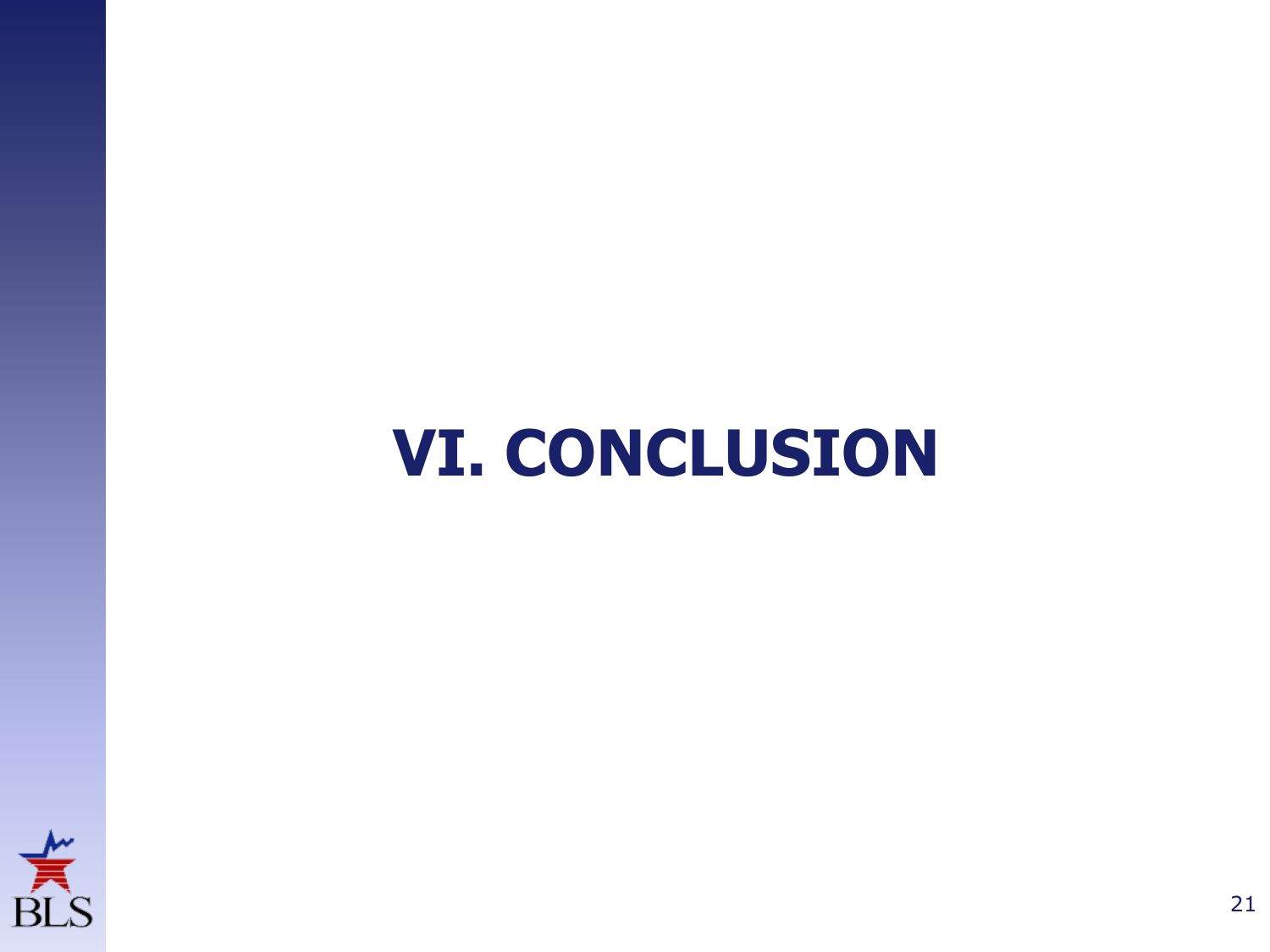#### **In Summary**

- There were challenges implementing the test protocol as designed.
	- ▶ Lower than expected prevalence of household members cooperating.
	- ▶ Long web site address and complex password requirements.
	- ▶ Web diary monitoring improvements.

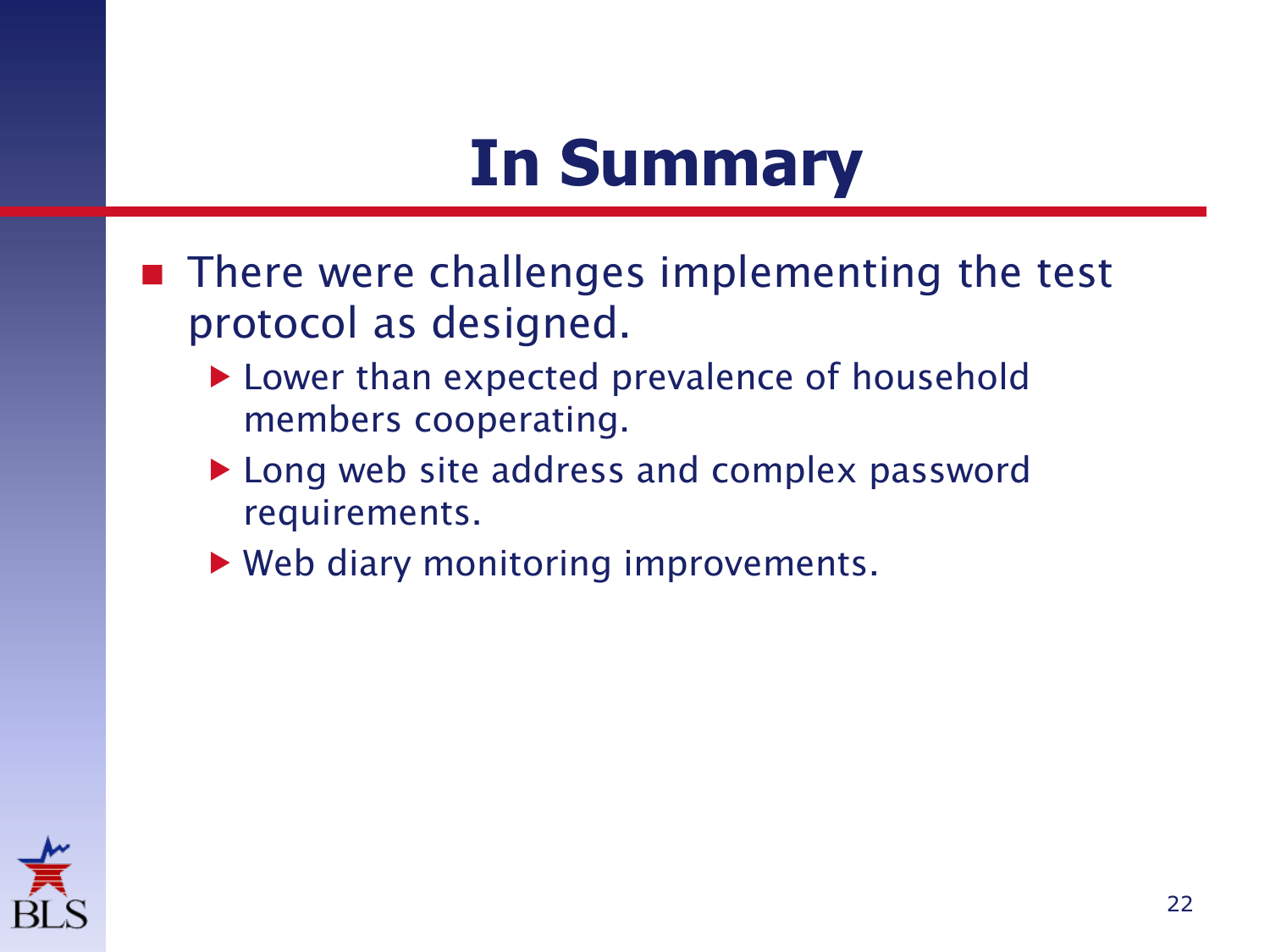### **In Summary**

- **No improvement in household cooperation** rates.
- Contemporaneous reporting of expenses was hampered by data limitations.
- Single proxy respondents versus multi-member HHs.
- **Fewer entries and lower reported expenditure** totals among the ID sample.
- **Positive feedback regarding the ease of** recording expenses and the security of their data.